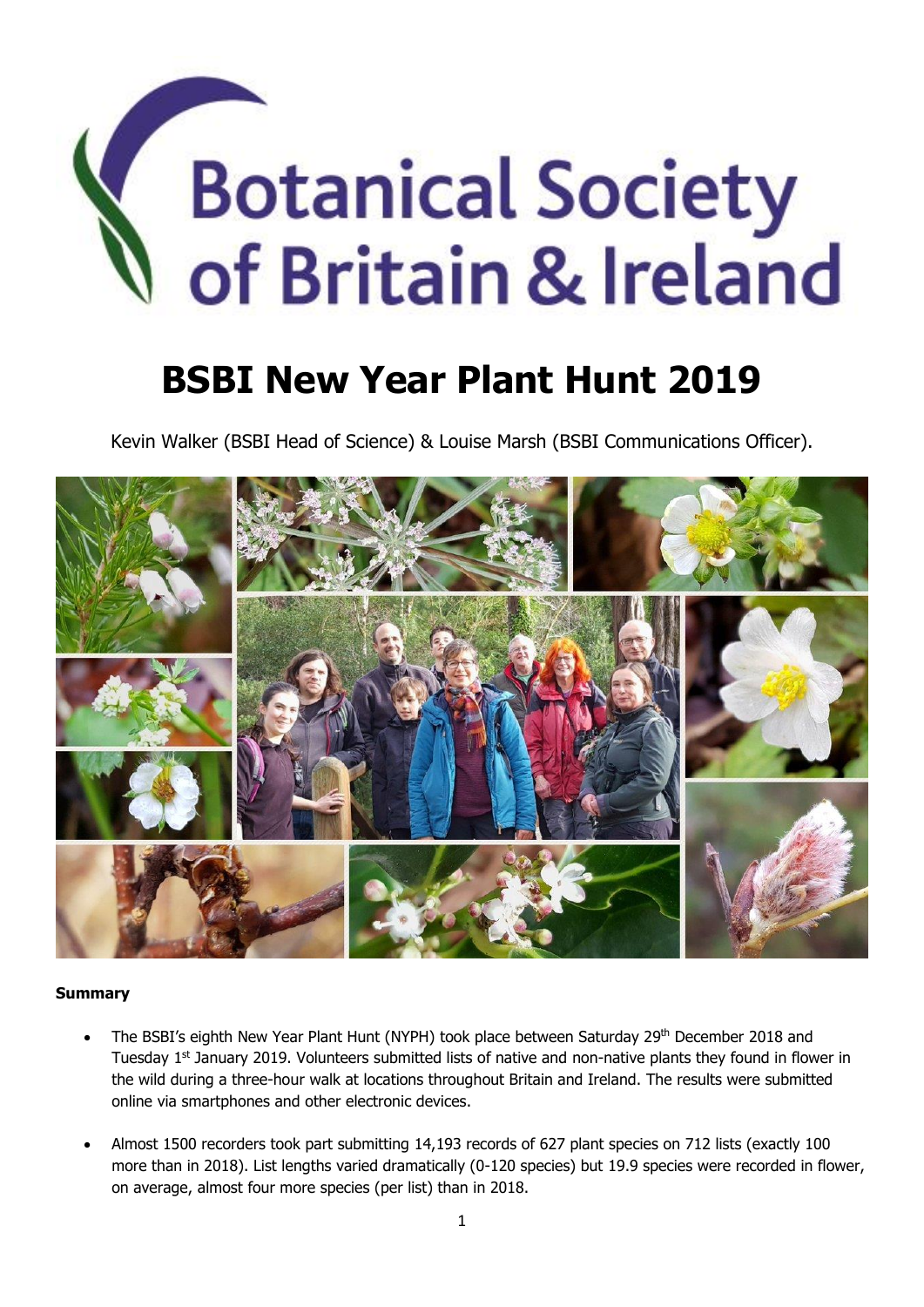- The four species most frequently recorded in flower in 2019 were identical to previous years: in rank order these were Daisy Bellis perennis, Groundsel Senecio vulgaris, Dandelion Taraxacum agg., and Annual Meadow-grass Poa annua. Shepherd's-purse Capsella bursa-pastoris and Chickweed Stellaria media were tied in fifth place, an increase of two and three places respectively. In comparison, Gorse Ulex europaeus, ranked fifth in 2018, fell six places to eleventh in 2019.
- In 2019 twice as many species recorded were flowering late (58%) rather than early (24%), as opposed to 7% which would be expected to flower at New Year. When expressed as the proportion of all flowering records made (rather than as a proportion of all species recorded) 41% were flowering late, 39% as expected and only 7% early.
- These proportions of species flowering early, late or as expected were almost identical to previous years, suggesting that the vast majority of plant species flowering out of season are 'autumn stragglers' that continue to flower in the winter due to mild weather.
- These proportions do not appear to change significantly from year to year although the overall numbers of plants in flower increase during milder winters, most notably in 2016 and to a lesser extent 2015 and 2019, when temperatures were well above average in November and December.

# **Introduction**

Since 2012, the Botanical Society of Britain & Ireland (BSBI) has run an annual hunt for plants in flower during a fourday period over New Year (Marsh, 2015, 2016; Walker & Marsh, 2017, 2018). The scheme has grown steadily and in 2018 around 900 volunteers took part at 612 locations across the whole of Great Britain and Ireland (Walker & Marsh, 2018). In The Netherlands, the Dutch botanical society (FLORON) runs a very similar scheme modelled on NYPH, which has has become very popular with over 1,000 lists completed each year ('Year End Plant Hunt'; Sparrius, 2019).

Although the NYPH was originally intended to provide a fun and competitive activity for botanists during a quiet period, it is now helping to build-up a picture of 'normal' winter flowering as well the response of plants to 'unseasonal' weather conditions which are increasingly being reported from around the globe. As such, NYPH is helping to improve our knowledge of how wildlife is responding to rising temperatures and changing weather patterns. Through the use of new technology, social media and online recording applications, the NYPH is also raising the profile of the BSBI and introducing its work to new audiences.

# **Method**

For NYPH 2019 volunteers picked a day between Saturday 29<sup>th</sup> December 2018 and Tuesday 1<sup>st</sup> January 2019 and recorded all native and non-native plants (excluding obviously planted species in private gardens) that they found in flower in the wild on a walk not exceeding 3 hours (excluding breaks and time travelling between sites). Recorders were encouraged to restrict their recording to a single area or site but in a few cases multiple sites were visited within the three hour period (for example at stops along a motorway). In a few cases recorders followed fixed routes that they had taken in previous years. Recorders were encouraged to check that plants were actually flowering, for example by checking that catkins were open, that grasses had open florets with stigmas or anthers etc. All ferns and fern-allies were excluded from lists.

In 2019 the majority of NYPH lists were submitted via a smartphone, tablet or PC, allowing simultaneous visualisation of the results as they came in (Fig. 1). This substantially increased the efficiency of data entry, reduced errors during data processing and allowed people to see their finds displayed in real time on an interactive map. Data validation prior to analyses included checking the completeness of the lists and that the site details submitted were correct, identifying unidentified species from photographs, checking doubtful records and that taxa matched those given by Stace (2010), and removing ferns and fern-allies and any taxa identified to genus only. Subspecies and varieties (including colour variants, 'flora pleno', etc.) were aggregated to species-level as were microspecies of hawkweeds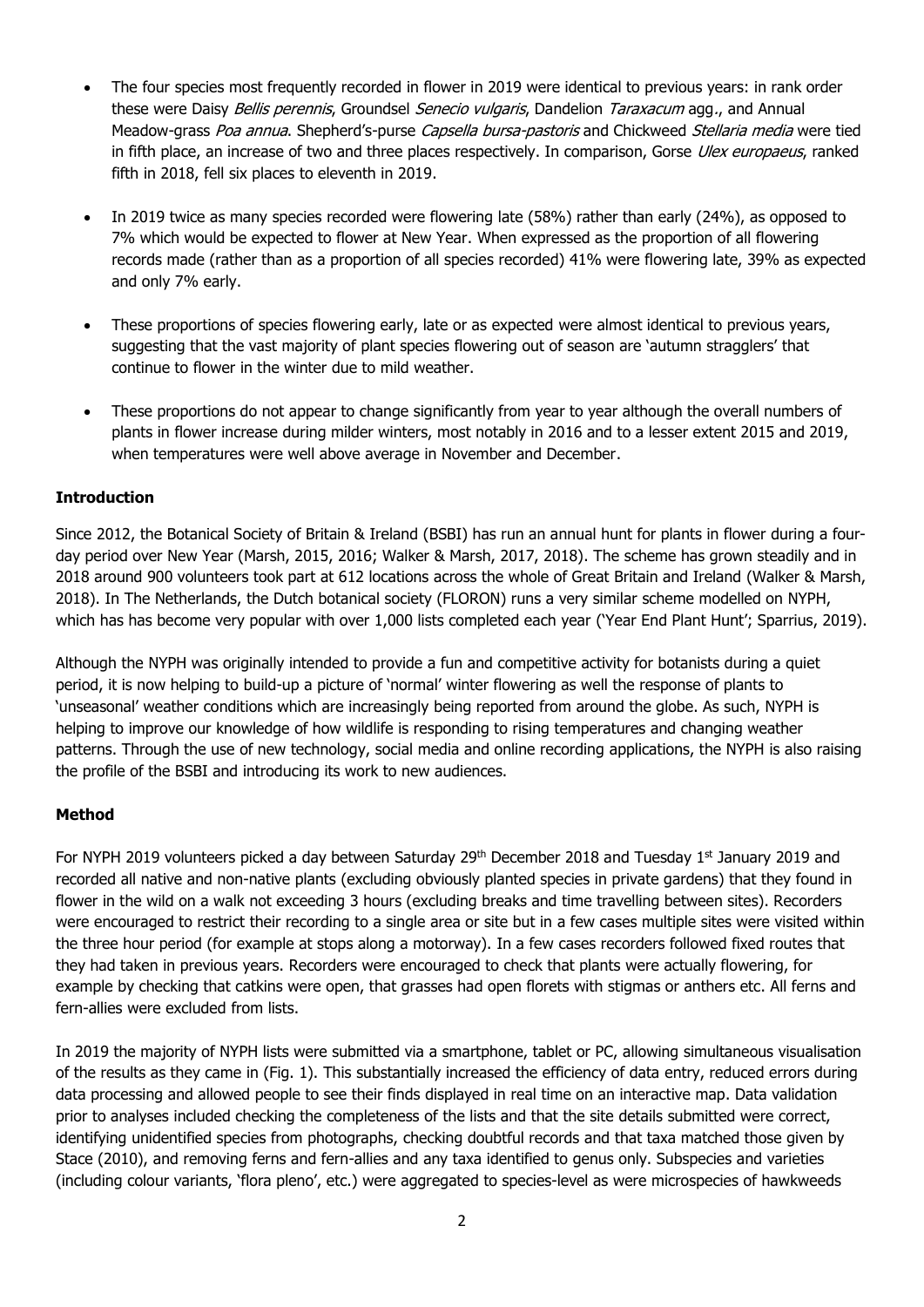Hieracium, brambles Rubus and dandelions Taraxacum. Aggregates were also used for a number of species where closely related taxa are generally not recorded consistently (e.g. Arenaria leptoclados/serpyllifolia, Aphanes arvensis/australis, Galanthus spp., Galeopsis bifida/tetrahit, Hedera helix/hibernica, Polygonum aviculare). Non-native crops with native subspecies (e.g. *Beta vulgaris, Brassica rapus*) were not usually differentiated for the purposes of analyses.

For the purposes of the analyses presented here, we only included NYPH lists compiled since 2015, as the sample size of earlier lists were too small to allow for us to make meaningful comparisons. Once lists had been submitted, species were categorised as native or alien (Preston *et al.*, 2002) with 'native' including species classified as 'native or alien'. 'Alien' species included long-established aliens (archaeophytes) and those introduced since 1500 (neophytes). A species flowering phenology was allocated to one of four categories based on normal flowering phenology (Table 1) with the typical flowering months taken from Clapham et al. (1987) and Sell & Murrell (1996-2018). Species were categorised as 'expected' if they normally flower at New Year; 'early' if the number of months from New Year to first flowering month is less than the number of months from the last flowering month to New year; and 'late' if the number of months from the last flowering month to New Year is less than the number of months from New Year to the first flowering month. Where the number of months from the first and last flowering months to New Year were equal, species were classified as 'early or late'. Examples of each category are given in Table 1.

**Table 1.** Classification of flowering at New Year (red shading) based on their typical flowering months (grey shading).

| <b>Species</b>                   | Jul | Aua | <b>Sep</b> | <b>Oct</b> | Nov |  | $Dec$   Jan   Feb | Mar | Apr | Mar | Jun |
|----------------------------------|-----|-----|------------|------------|-----|--|-------------------|-----|-----|-----|-----|
| Daisy Bellis perennis (0,        |     |     |            |            |     |  |                   |     |     |     |     |
| expected)                        |     |     |            |            |     |  |                   |     |     |     |     |
| Yarrow Achillea millefolium (+3, |     |     |            |            |     |  |                   |     |     |     |     |
| late)                            |     |     |            |            |     |  |                   |     |     |     |     |
| Hairy bitter-cress Cardamine     |     |     |            |            |     |  |                   |     |     |     |     |
| hirsuta (-1, early)              |     |     |            |            |     |  |                   |     |     |     |     |
| Red campion Silene dioica (-2,   |     |     |            |            |     |  |                   |     |     |     |     |
| +2, early or late)               |     |     |            |            |     |  |                   |     |     |     |     |

Figure 1. Screenshot of the New Year Plant Hunt 2019 webpage showing live results and locations of plants hunts across Britain and Ireland.

| <b>BSBI New Year Plant Hunt</b> | Results 2019<br>Results 2018<br>Results 2017                                                                                                                                       |                                                                                                                                                                                                                                                                                                                                              |                                                                                                                                                                                                                                                                                                                                                                                                                                                                                                                                                                                                                                                                                                                                        |                                                                                                                                                                                                                                                                                                                                                                                                                                                                                                                                                                                                                                                                                                                                                                                                        |
|---------------------------------|------------------------------------------------------------------------------------------------------------------------------------------------------------------------------------|----------------------------------------------------------------------------------------------------------------------------------------------------------------------------------------------------------------------------------------------------------------------------------------------------------------------------------------------|----------------------------------------------------------------------------------------------------------------------------------------------------------------------------------------------------------------------------------------------------------------------------------------------------------------------------------------------------------------------------------------------------------------------------------------------------------------------------------------------------------------------------------------------------------------------------------------------------------------------------------------------------------------------------------------------------------------------------------------|--------------------------------------------------------------------------------------------------------------------------------------------------------------------------------------------------------------------------------------------------------------------------------------------------------------------------------------------------------------------------------------------------------------------------------------------------------------------------------------------------------------------------------------------------------------------------------------------------------------------------------------------------------------------------------------------------------------------------------------------------------------------------------------------------------|
|                                 | Live Results<br>The eighth BSBI New Year Plant Hunt ran from Saturday 29th December 2018 to Tuesday 1st January 2019.<br>Please send in any remaining lists by Sunday 6th January. |                                                                                                                                                                                                                                                                                                                                              |                                                                                                                                                                                                                                                                                                                                                                                                                                                                                                                                                                                                                                                                                                                                        |                                                                                                                                                                                                                                                                                                                                                                                                                                                                                                                                                                                                                                                                                                                                                                                                        |
|                                 | <b>Stats</b>                                                                                                                                                                       | <b>Frequent plants</b>                                                                                                                                                                                                                                                                                                                       |                                                                                                                                                                                                                                                                                                                                                                                                                                                                                                                                                                                                                                                                                                                                        | Longest lists                                                                                                                                                                                                                                                                                                                                                                                                                                                                                                                                                                                                                                                                                                                                                                                          |
|                                 | 708 lists have been received<br>642 species have been recorded<br>14325 unique records have been sent                                                                              | 549<br>502<br>$\overline{2}$<br>485<br>3<br>Taraxacum<br>455<br>386<br>-5<br>6<br>384<br>purse<br>376<br>349<br>8<br>346<br>9<br>328<br>10 <sup>10</sup><br>speedwell<br>322<br>11<br>12<br>312<br>279<br>13<br>259<br>14<br>217<br>15<br>208<br>16<br>17<br>$\sqrt{207}$<br><b>Rubus Bramble</b><br>18<br>(191)<br>19<br>(186)<br>20<br>184 | <b>Bellis perennis Daisy</b><br>Senecio vulgaris Groundsel<br>$\overline{2}$<br>3<br>Poa annua Annual Meadow-grass<br>Stellaria media Common Chickweed<br>5<br>Capsella bursa-pastoris Shepherd's-<br>6<br>Lamium purpureum Red Dead-nettle<br>8<br>Sonchus oleraceus Smooth Sow-thistle<br>9<br>Euphorbia peplus Petty Spurge<br>Veronica persica Common Field-<br>11<br><b>Ulex europaeus Gorse</b><br>Achillea millefolium Yarrow<br>Lamium album White Dead-nettle<br>Geranium robertianum Herb-Robert<br>13<br>Dactylis glomerata Cock's-foot<br>Senecio jacobaea Common Ragwort<br>15 <sub>15</sub><br>Corylus avellana Hazel<br>17<br>Cymbalaria muralis Ivy-leaved Toadflax<br>18<br>19<br>Heracleum sphondylium Hogweed<br>20 | David's Swanage list<br>(120)<br>89<br>George's list<br>88<br>Devonshire Association, Goodrington<br>88<br><b>Glamorgan Botanists Cardiff Bay</b><br>84<br>Pagham<br>80 <sub>o</sub><br>Falmouth<br>T8<br><b>Nottingham Leenside</b><br>T <sub>6</sub><br>Toby's Aldeburgh mooch 2019<br>$\overline{14}$<br>A list by Somerset Rare Plants Group<br>$\overline{14}$<br>Alderney<br>$\sqrt{11}$<br>SLFG Grantham SK9136<br>T <sub>1</sub><br>A list from Bayfield (Natural Surroundings<br>and beet fields to NE) and Glandford.<br>East Norfolk TG 0476 4081, TG 0496<br>4119, TG 0425 4149<br>Beverley Hull nats TA050397<br>$\overline{70}$<br>(70)<br>Chichester<br>68<br>wrexham<br>68<br>Amber's list<br>66)<br><b>Arthur Chater</b><br>63)<br>Storrington<br>62)<br>Hastings 3+1<br>61<br>Ruthin |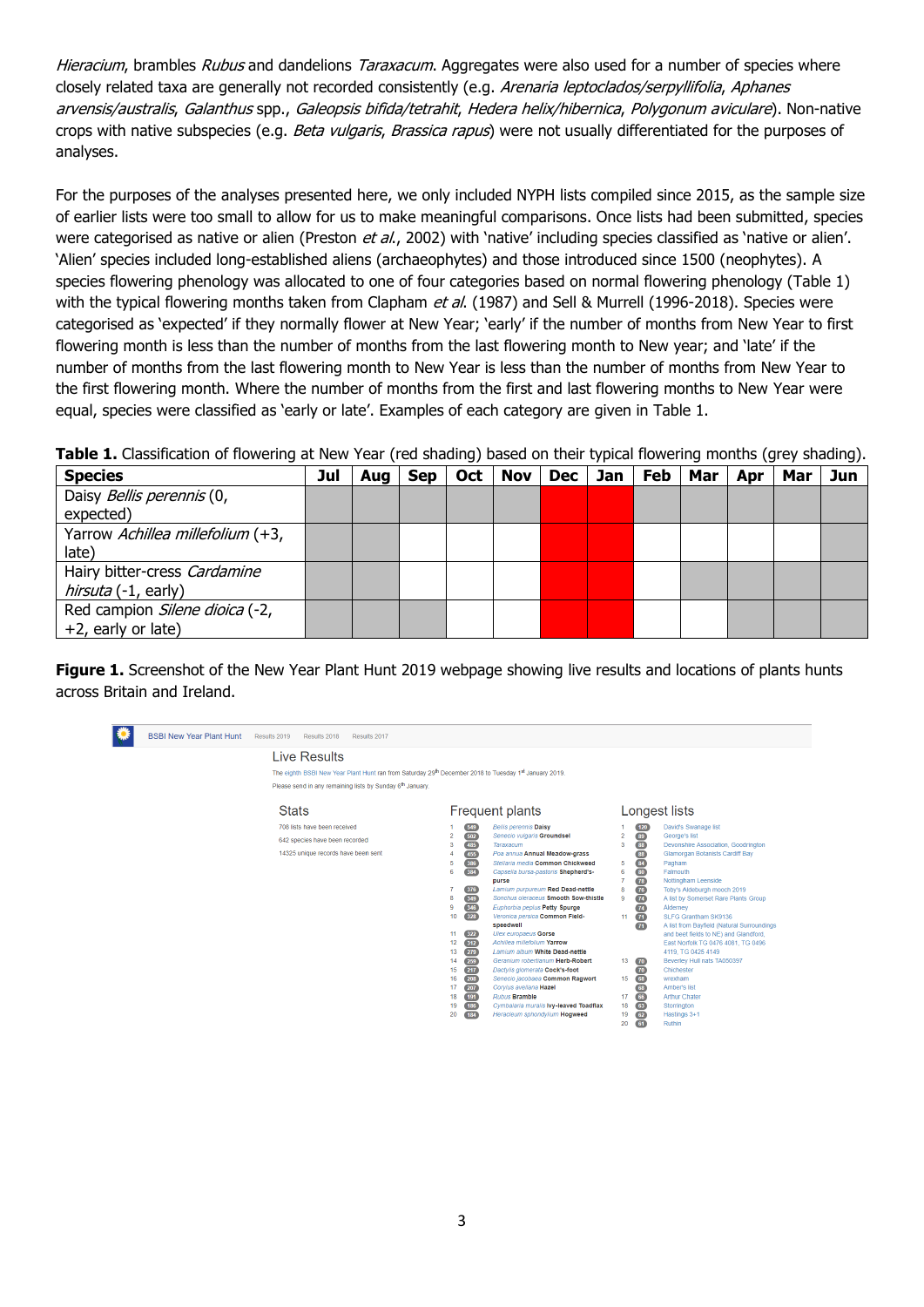

#### **Results**

#### **Number of participants**

In 2019, 1471 recorders took part in NYPH, around 400 more participants than took part in 2018 (Table 2). However, much of this increase may simply reflect more precise reporting via the online form which for the first time allowed recorders to input the size of the group taking part. Many people opted to join one of the 30 group hunts advertised in advance via the BSBI website, and comments on social media suggest that others opted to go out recording with family and friends, making the NYPH a social event as much as an exercise in recording.

**Table 2.** The number of individuals participating in the New Year Plant Hunts, 2015-2019.

| 2015    | 2016 | 2017 | 2018 | 2019    |
|---------|------|------|------|---------|
| $-.300$ | 405  | 710. | .800 | $4 - 4$ |

#### **Number of lists**

In 2019, 712 lists were submitted, mainly in England but with nearly 100 lists completed in Scotland and Ireland (Table 3). One hundred more lists were completed than in 2018, mostly in England (+39) and Scotland (+38) (Table 3). The 2019 lists were recorded in 572 hectads compared to 521 in 2018 (Fig. 2). Although the majority of NYPH lists were recorded in the more populated lowlands of Britain and Ireland, good numbers were also completed in more remote regions, such as southwest England and southern and western Ireland, Cumbria, eastern Scotland, etc.

| <b>Lists</b>  | 2015 | 2016 | 2017 | 2018 | 2019 |
|---------------|------|------|------|------|------|
| England       | 101  | 297  | 282  | 427  | 466  |
| Wales         | 10   | 19   | 28   | 33   | 41   |
| Scotland      |      | 64   | 43   | 57   | 94   |
| Ireland       | 21   | 50   | 104  | 94   | 99   |
| Channel Isles |      |      |      |      | b    |
| Isle of Man   |      |      | 0    |      | 6    |
| <b>Total</b>  | 143  | 432  | 460  | 612  | 712  |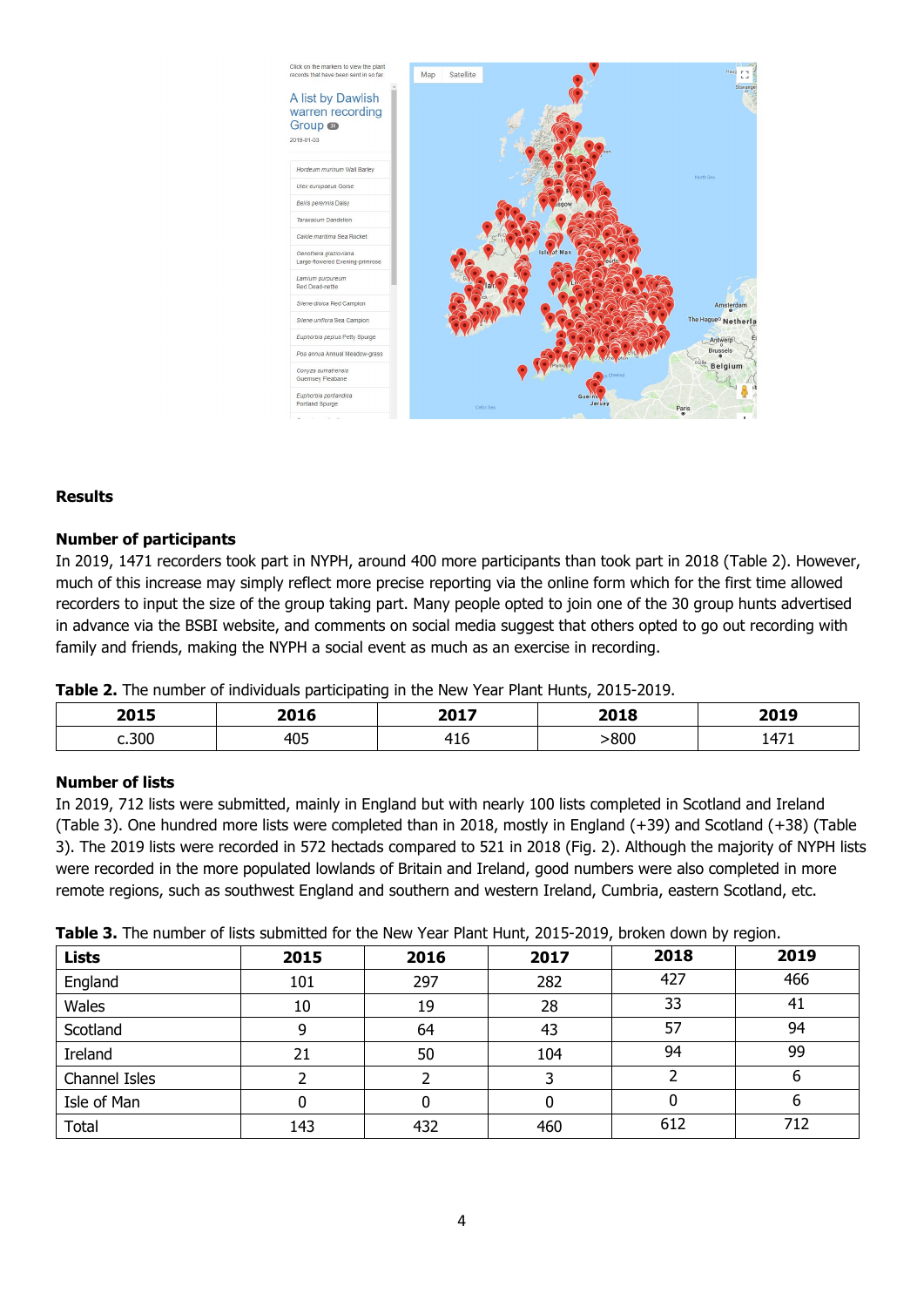#### **Number of species**

In 2019, 627 species were recorded in flower; this is the highest total ever recorded during the NYPH, being 95 more than in 2018 and 16 more than in 2016 when a then record-breaking total of 611 species were recorded in flower (Table 4a). As in previous years, this total was roughly equally distributed between natives and aliens: in 2019 aliens comprised 48% of all the species recorded in flower which is comparable, and certainly not significantly different, from the numbers recorded in previous years when they represented between 45% and 49% of all the species recorded.

#### **Number of records**

In 2019 14,193 individual records of species in flower were submitted, over 4,000 more than in 2018 (Table 4b). As in previous years, the number of records of native species accounted for roughly two-thirds of all the records submitted (64%).

**Figure 2.** Map of the New Year Plant Hunt lists received in 2019. Each dot represents a hectad (10  $\times$  10 km grid square) in which at least one NYPH list was recorded.

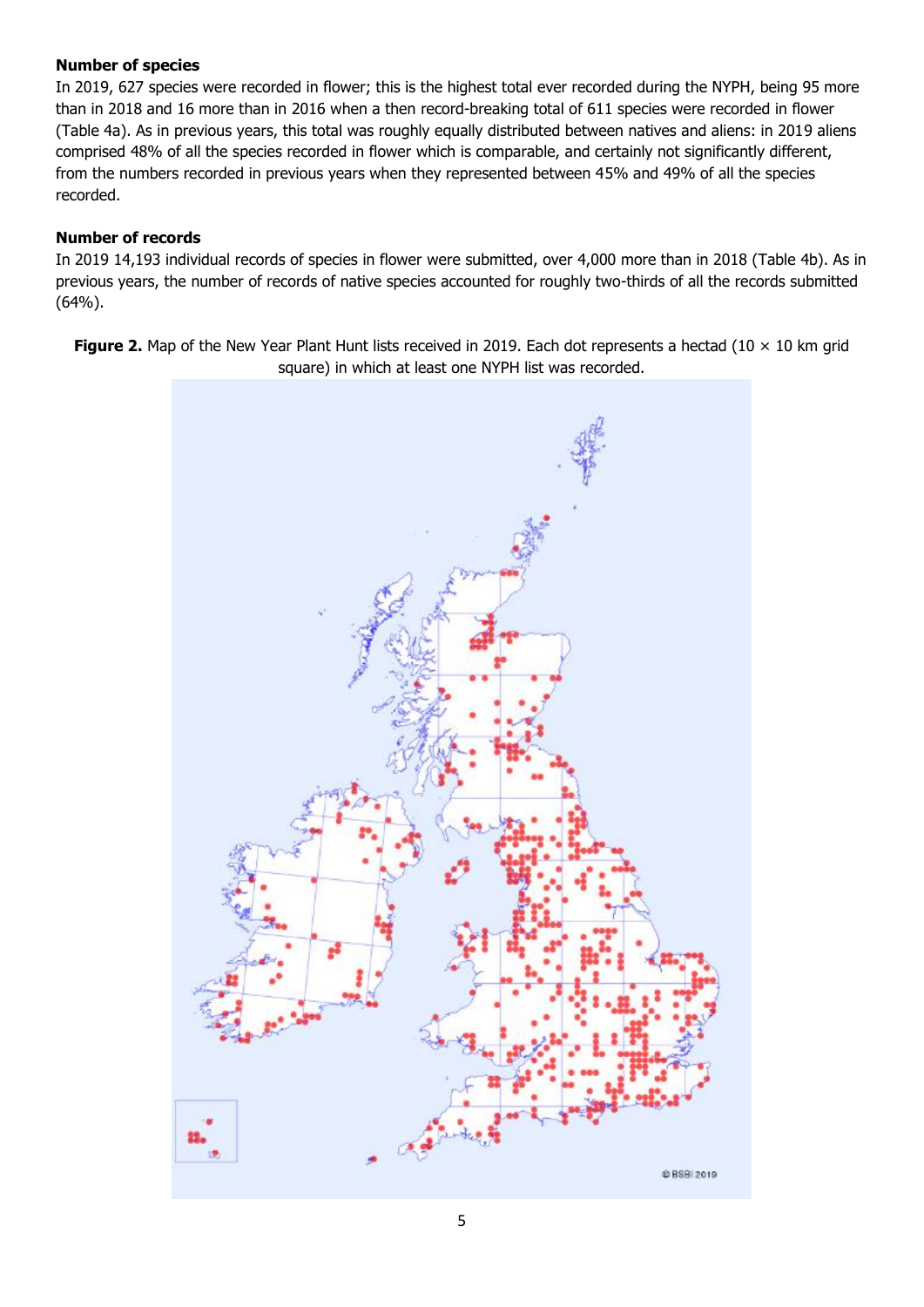**Table 4.** The number of plant species recorded in flower during the New Year Plant Hunt, 2015-2019. The percentages are given in parentheses.

|               | 2015       | 2016       | 2017       | 2018       | 2019       |
|---------------|------------|------------|------------|------------|------------|
| (a) Species   |            |            |            |            |            |
| <b>Native</b> | 206 (56%)  | 313 (51%)  | 264 (54%)  | 290 (55%)  | 327 (52%)  |
| Alien         | 160 (44%)  | 298 (49%)  | 228 (46%)  | 242 (45%)  | 300 (48%)  |
| Total         | 366        | 611        | 492        | 532        | 627        |
| (b) Records   |            |            |            |            |            |
| <b>Native</b> | 1874 (65%) | 6210 (68%) | 4509 (63%) | 6376 (64%) | 9055 (64%) |
| Alien         | 1019 (35%) | 2950 (32%) | 2614 (37%) | 3531 (36%) | 5138 (36%) |
| Total         | 2893       | 9160       | 7123       | 9907       | 14193      |

# **List length**

Average lists contained 19.9 species recorded in flower at New Year in 2019, comprising 12.7 native and 7.2 nonnative species (Table 5; Fig. 3). The total number of species recorded per list was significantly higher than 2017 and 2018 but not 2015 and 2016 when slightly more species per list were recorded on average (Fig 3a). This pattern was the same for both native and alien species although the overall differences were less marked for alien species (Fig 3c).

**Table 5.** The average number of species recorded per list on the NYPH, 2015-2019.

| Year | Lists |      | <b>All species</b> | <b>Native species</b> |           | <b>Alien species</b> |           |
|------|-------|------|--------------------|-----------------------|-----------|----------------------|-----------|
|      |       | Mean | <b>SE</b>          | Mean                  | <b>SE</b> | Mean                 | <b>SE</b> |
| 2015 | 143   | 20.2 | 1.31               | 13.1                  | 0.78      | 7.1                  | 0.60      |
| 2016 | 432   | 21.2 | 0.92               | 14.4                  | 0.55      | 6.8                  | 0.44      |
| 2017 | 460   | 15.5 | 0.72               | 9.8                   | 0.44      | 5.7                  | 0.33      |
| 2018 | 612   | 16.2 | 0.66               | 10.4                  | 0.39      | 5.8                  | 0.31      |
| 2019 | 712   | 19.9 | 0.63               | 12.7                  | 0.37      | 7.2                  | 0.29      |



**Figure 3**. The average list length (number of species recorded in flower at New Year), 2015-2019. The significance of the differences between years was tested using a One-way ANOVA with Tukey's HSD used to test for significant differences between means: total species,  $F = 10.96$ ,  $P < 0.001$ ; native species,  $F = 16.72$ ,  $P < 0.001$ ; alien species,  $F$  $=$  4.49,  $P$  < 0.01. Means that share the same letter on each graph are not significantly different from one another.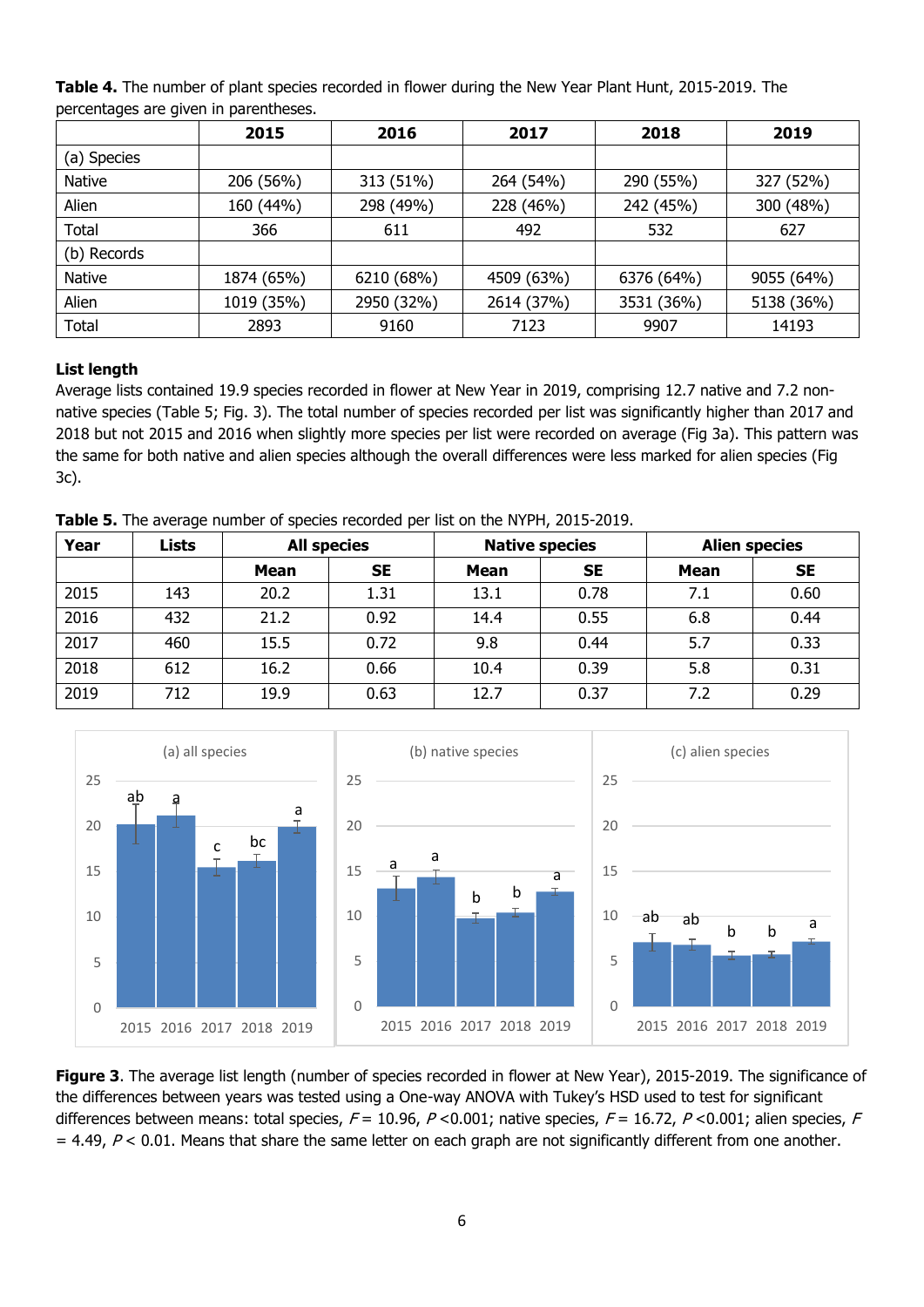# **Species rank**

In 2019 the five species most frequently recorded in flower, in order of frequency, were Daisy (Bellis perennis), Groundsel (Senecio vulgaris), Dandelion (Taraxacum agg.), Annual Meadow-grass (Poa annua) and Gorse (Ulex europaeus) (Table 6). This rank order was identical to 2017 and almost identical to 2016. Compared to 2017 White Dead-nettle Lamium album was the only top-ten ranked species that was markedly more frequent in 2018 (ranked  $16<sup>th</sup>$  in 2017).

| manaco aguar rann.      |                            |        |                         |                         |                         |                |               |            |
|-------------------------|----------------------------|--------|-------------------------|-------------------------|-------------------------|----------------|---------------|------------|
| Scientific name         | Common name                | 2015   | 2016                    | 2017                    | 2018                    | 2019           | $\%$<br>lists | Chang<br>e |
| Bellis perennis         | Daisy                      | $1 =$  | 1                       | $\mathbf{1}$            | $\mathbf{1}$            | 1              | 77.1          | $=$        |
| Senecio vulgaris        | Groundsel                  | 3      | 3                       | $\overline{2}$          | $\overline{2}$          | $\overline{2}$ | 70.5          | $=$        |
| Taraxacum agg.          | Dandelion                  | $1 =$  | $\overline{2}$          | 3                       | 3                       | 3              | 68.1          | $=$        |
| Poa annua               | Annual Meadow-grass        | 4      | 4                       | 4                       | 4                       | 4              | 63.9          | $=$        |
| Capsella bursa-pastoris | Shepherd's-purse           | 6      | 11                      | 6                       | $\overline{\mathbf{z}}$ | $5=$           | 53.9          | $+2$       |
| Stellaria media         | Chickweed                  | $10=$  | 29                      | 8                       | 8                       | $5 =$          | 53.9          | $+3$       |
| Lamium purpureum        | Purple Dead-nettle         | 13     | $8 =$                   | $\boldsymbol{9}$        | 6                       | 7              | 52.8          | $-1$       |
| Sonchus oleraceus       | Smooth Sow-thistle         | 7      | 6                       | 11                      | 14                      | 8              | 49.0          | $+6$       |
| Euphorbia peplus        | Petty Spurge               | 8      | 14                      | $\overline{\mathbf{z}}$ | 10                      | 9              | 48.6          | $+1$       |
| Veronica persica        | Common Field-<br>speedwell | 12     | 22                      | 10                      | 13                      | 10             | 46.1          | $+3$       |
| Ulex europaeus          | Gorse                      | 5      | 5                       | 5                       | 5                       | 11             | 45.2          | $-6$       |
| Achillea millefolium    | Yarrow                     | 14     | 15                      | 12                      | 13                      | 12             | 43.8          | $+1$       |
| Lamium album            | White Dead-nettle          | 9      | 10                      | 16                      | 9                       | 13             | 39.2          | $-4$       |
| Geranium robertianum    | Herb Robert                | 23     | $8 =$                   | 29                      | 29                      | 14             | 36.4          | $+15$      |
| Dactylis glomerata      | Cock's-foot                | 22     | 26                      | 21                      | 22                      | 15             | 30.5          | $+7$       |
| Senecio jacobaea        | Ragwort                    | 16     | $\overline{\mathbf{z}}$ | 15                      | 21                      | 16             | 29.2          | $+5$       |
| Corylus avellana        | Hazel                      | 25     | 17                      | 20                      | 18                      | 17             | 29.1          | $+1$       |
| Cymbalaria muralis      | Ivy-leaved Toadflax        | 19     | 21                      | 13                      | 15                      | 18             | 26.1          | $-3$       |
| Heracleum sphondylium   | Hogweed                    | $10 =$ | 12                      | 18                      | 11                      | 19             | 25.8          | -8         |
| Rubus fruticosus agg.   | <b>Bramble</b>             | $27 =$ | 19                      | 43                      | 31                      | 20             | 24.7          | $+11$      |

**Table 6.** The species recorded most frequently in flower at New Year in 2019. Species are listed in their rank order in 2019 and shown against their positions in 2015-2018. The top 10 ranked species in each year are given in bold;  $=$ ' indicates equal rank.

# **Phenology**

Of the species recorded in flower in 2019, 58% were flowering late, 24% were flowering early, whereas 7% were flowering as expected at New Year (Table 6a; Fig. 4a). For 12% of species it was not possible to say with certainty whether a species was flowering early or late at New Year. These percentages were almost identical to previous years, the only notable difference being the slightly higher proportion of species flowering early in 2016.

When the same figures are presented in terms of the individual occurrences of flowering (Table 6b; Fig. 4b) a slightly different pattern emerges with a similar proportion flowering late (41%) and as expected (39%) as the latter make up the bulk of the flowering occurrences at New Year despite including a much smaller number of species. In comparison, early flowering only made up 7% of the records made, highlighting the relative insignificance of spring flowering species in flower at New Year when compared to winter flowerers and autumn stragglers.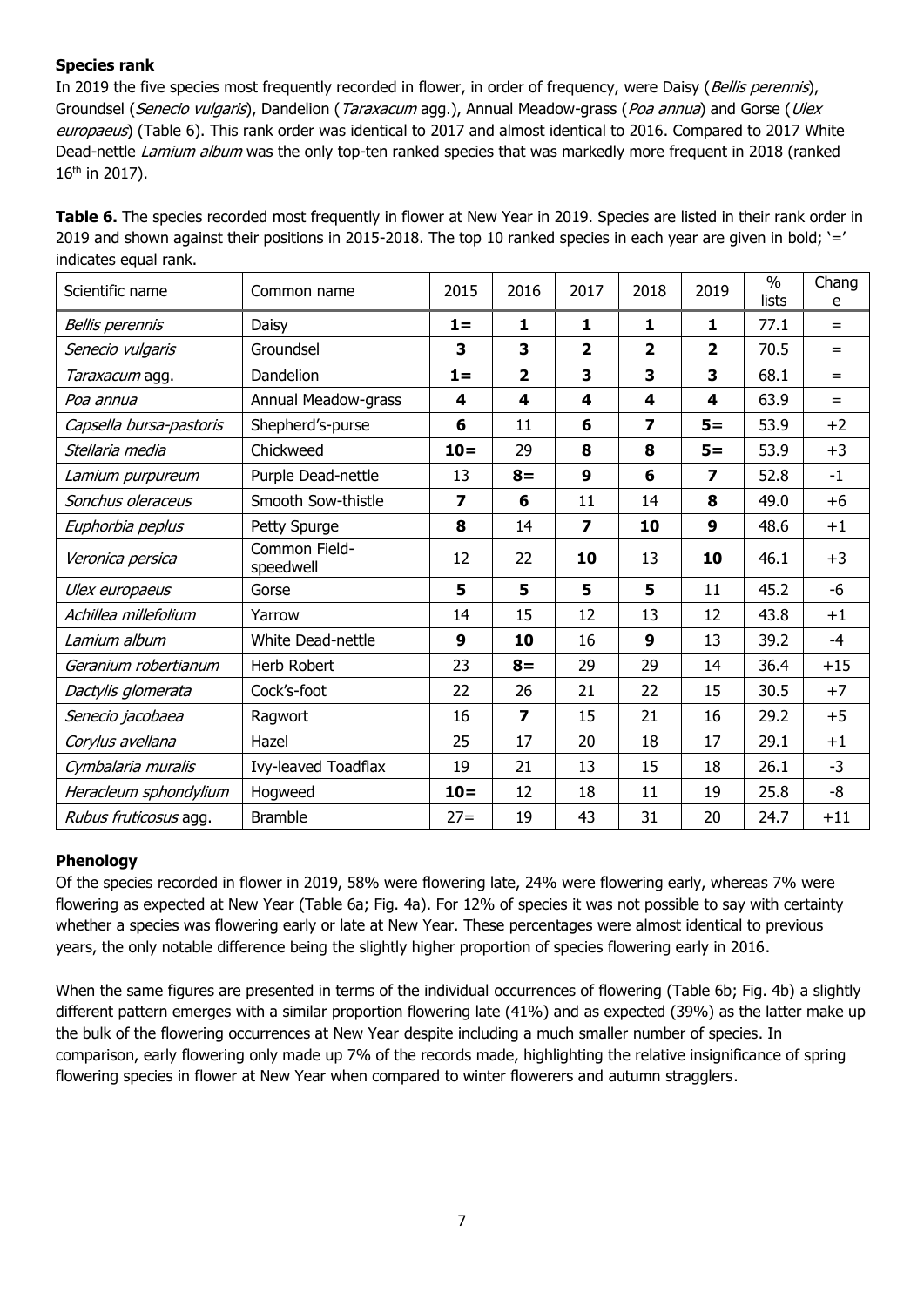**Table 6**. The % of species recorded at New Year that were flowering early, late or as expected, 2015-2018. See Table 1 for an explanation of the categories.

| Phenology     | 2015 | 2016 | 2017 | 2018 | 2019 |
|---------------|------|------|------|------|------|
| (a) % species |      |      |      |      |      |
| Early         | 20   | 27   | 22   | 23   | 24   |
| Early or late | 14   | 11   | 13   | 13   | 12   |
| Expected      | 8    | 7    | 7    | 7    |      |
| Late          | 59   | 54   | 58   | 56   | 58   |
| (b) % records |      |      |      |      |      |
| Early         | 9    | 12   | 9    | 10   |      |
| Early or late | 13   | 13   | 13   | 13   | 14   |
| Expected      | 38   | 32   | 39   | 39   | 39   |
| Late          | 40   | 42   | 38   | 38   | 41   |



**Figure 4.** (a) The % of plant species that were flowering early, late or as expected at New Year, 2015-2019. (b) The number of individual occurrences of flowering early, late or as expected at New Year, 2015-2019. See Table 1 for an explanation of the categories.

#### **Discussion**

During NYPH 2019, far more species were recorded in flower than in the previous two winters (Fig. 3). This was particularly the case for natives (Fig. 3b), whereas the differences for aliens were less marked (Fig. 3c). The reason for this appears to be mild weather experienced in Britain and Ireland in the preceding two months. Temperatures in November and December 2018 were well above the long-term average and there was a notable lack of frosts. The impact of this is clearly shown in Figure 6 where the average list lengths for the last five NYPHs are plotted against the combined temperature anomalies for the two months preceding the hunts; 2019 was similar to 2015 in terms of elevated warmth and the number of species recorded, but lower than 2016 which is possibly the warmest winter on record with both months having average temperature c.4˚C above average. In comparison, the 2017 and 2018 winters, although still above average, were much cooler and saw widespread frosts curtailing the flowering of many species.

Because we lack a historic baseline, we can't tell whether plants are flowering more often now than in the past, as scientists are predicting due to climate change, but what the results above do show is how many plants respond to 'unseasonal' weather. The main effect would seem be a continuation of flowering where milder conditions permit. The implications of this for plant performance are far from clear. The premature spring growth of some arctic-alpine plants during warmer winters (as many gardeners will know) is known to cause severe damage to some species due to the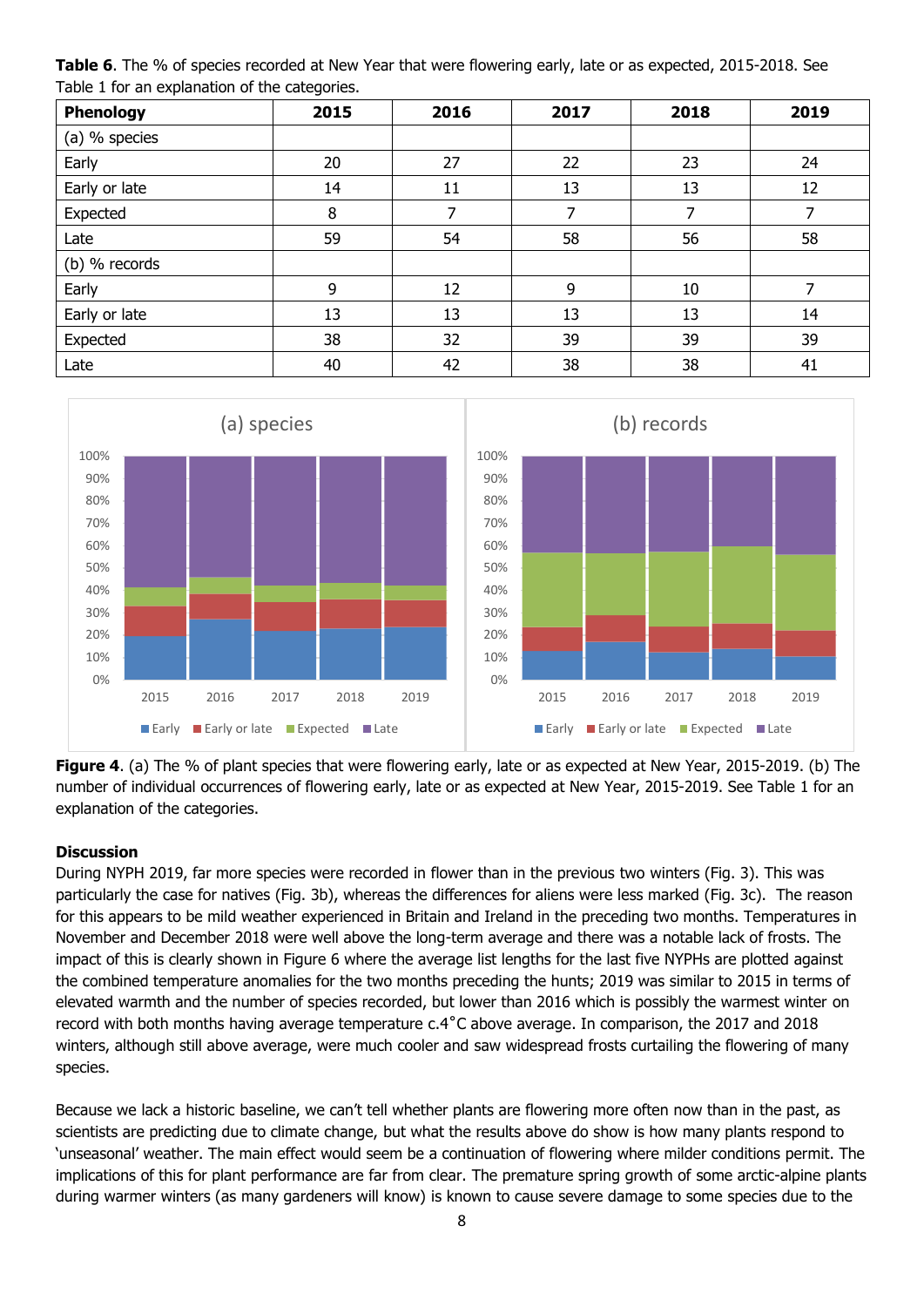depletion of carbohydrate reserves over the winter and damage to tender (non-hardy) organs, such as buds, flowers, etc., when exposed to winter snow and frost (Crawford, 1997, 2000). Shifts in flowering time are also predicted to cause asynchrony between flowering and associated pollinator activity with potential knock-on effects for plant and insect productivity (Solga *et al.,* 2014). However, for the vast majority of species the impacts of changing weather patterns on plant performance have yet to be investigated and so further work is needed before the ecological implications of warmer winters can be fully understood.



**Figure 6.** The combined UK mean temperature anomalies for November and December plotted against the average NYPH list lengths, 2015-2019. Temperature data from UK Met Office [\(http://www.metoffice.gov.uk/climate/uk/summaries\)](http://www.metoffice.gov.uk/climate/uk/summaries).

One of the assumptions often made about warmer winters is that it will advance the first flowering of spring-flowering (vernal) species. There is good evidence for this in the UK with a wide range of plant species displaying earlier first flowering dates due to climate change (Fitter & Fitter, 2002; Amano et al., 2010). However, the evidence from NYPH is more equivocal with only a few species flowering earlier rather than late. This is presumably because significant advances in first flowering would be needed for the vast majority of species to be in flower at New Year, given that the majority of temperate species typically start to flower in late-March and April. In addition. Many vernal species require periods of freezing temperatures (stratification) followed by warming in order to break dormancy and stimulate spring growth; consequently, phenological responses to warming will not be straightforward to predict (Crawford, 1997, 2000). The mild conditions recorded in 2015, 2016 and 2019 may therefore have suppressed rather than stimulated earlier flowering of some species. Consequently, further work is needed to better understand the links between milder weather and the unseasonal flowering events revealed by the NYPH. Such work should focus on correlations between flowering and climate data, while taking into account the potentially confounding effects of latitude, the built environment and survey effort.

One of the most intriguing findings of the NYPH has been the sheer numbers of species in flower at New Year. British ID books and Floras suggest that only around 2% of native British and Irish species should be in flower at New Year; the numbers have been significantly higher than this in each year of the survey. The large numbers of alien plants in flower has also been a notable feature of the survey. This is in part due to where most NYPH searches take place: in urban and suburban areas close to people's homes where alien plant diversity is highest. In these areas, aliens (and natives) benefit from the higher temperatures which are maintained a degree or two above those in the surrounding countryside by human occupation (the so-called 'urban heat island-effect').